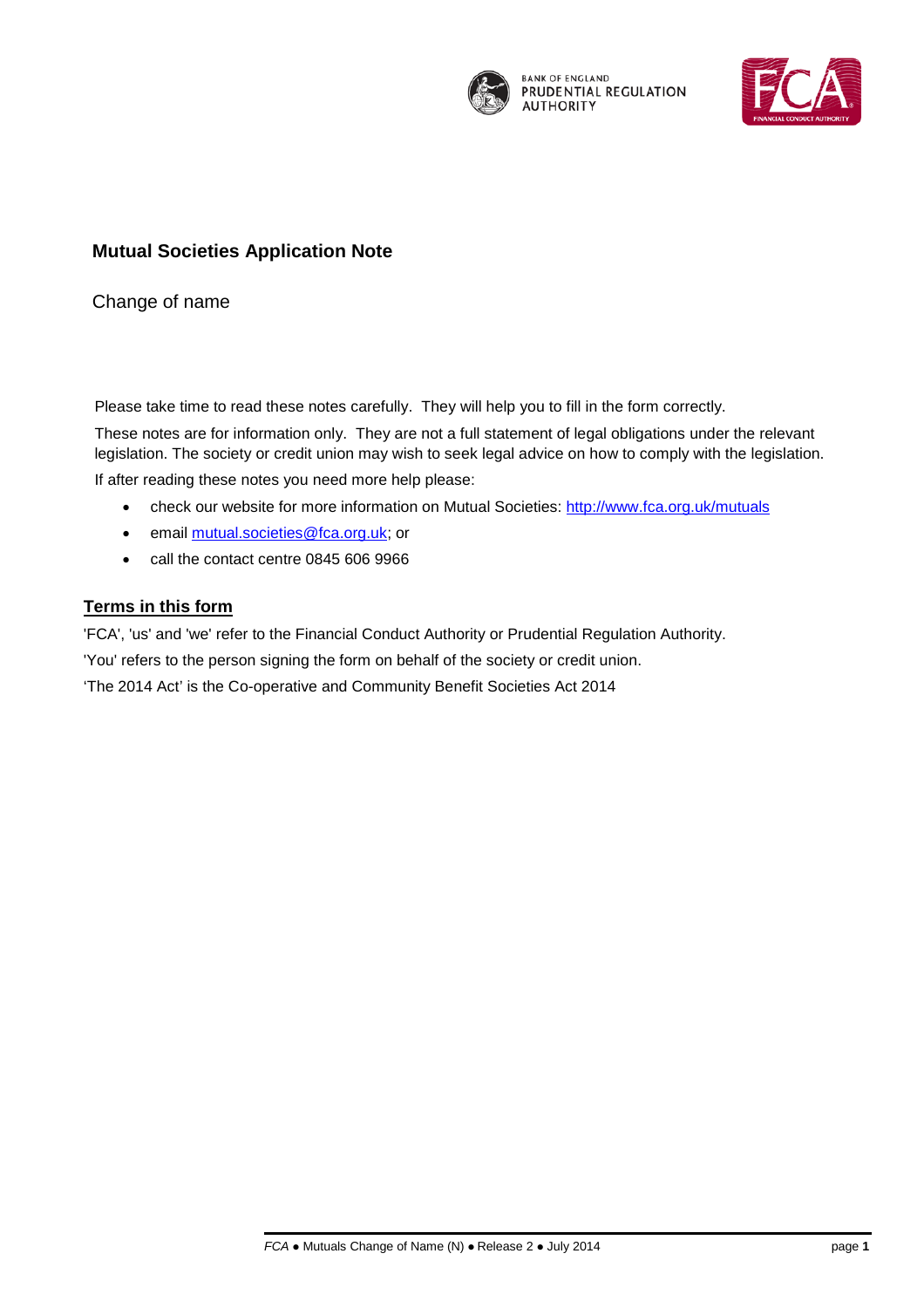# **Legislation and what to expect**

### **Co-operative and Community Benefit Societies Act 2014**

Section 10(1) of the 2014 Act states that a society may not be registered with a name we think is undesirable.

A society is required to pass a resolution concerning its new name at a general meeting. It needs to give notice of the resolution, as is required by its rules. If its rules do not state the notice period for doing this, it needs to give the notice its rules require for a resolution to amend its rules.

### **Credit Unions**

In addition to what is said above, Section 3 of the Credit Unions Act 1979 states the name of every credit union has to contain the words 'credit union' (unless the society's registered office is in Wales, in which case it may use the words 'undeb credyd').

#### **Building Societies**

Paragraph 9(3) of Schedule 2 of the Building Societies Act 1986 requires that a building society has to pass a special resolution to change its name. It also provides that a change of name takes effect on the date we register it or, if later, the date on the certificate we issue.

Paragraph 9(4) of Schedule 2 of the Building Societies Act 1986 states that no society may be registered with a name we think is undesirable

#### **Friendly Societies 1992**

Schedule 3 of the Friendly Societies Act 1992 states that no society may be registered with a name we think is undesirable

The name of a friendly society registered under the Friendly Societies Act 1992 has to have 'Limited' as its last word, unless the society has a registered office in Wales in which case it may use 'cyfyngedig'. It has to agree to change its name by passing a resolution in a general meeting and has to have given notice as is required for a special resolution. Also, the Friendly Societies Act 1992 provides that a change of name takes effect on the date of us registering it or, if later, the date on the certificate we issue.

### **What to expect**

We will send you a formal acknowledgement after registration.

When changing the society's name we will want to be satisfied that, among other things, the change is necessary and will not confuse those dealing with the society, or be prejudicial to people having claims on the society.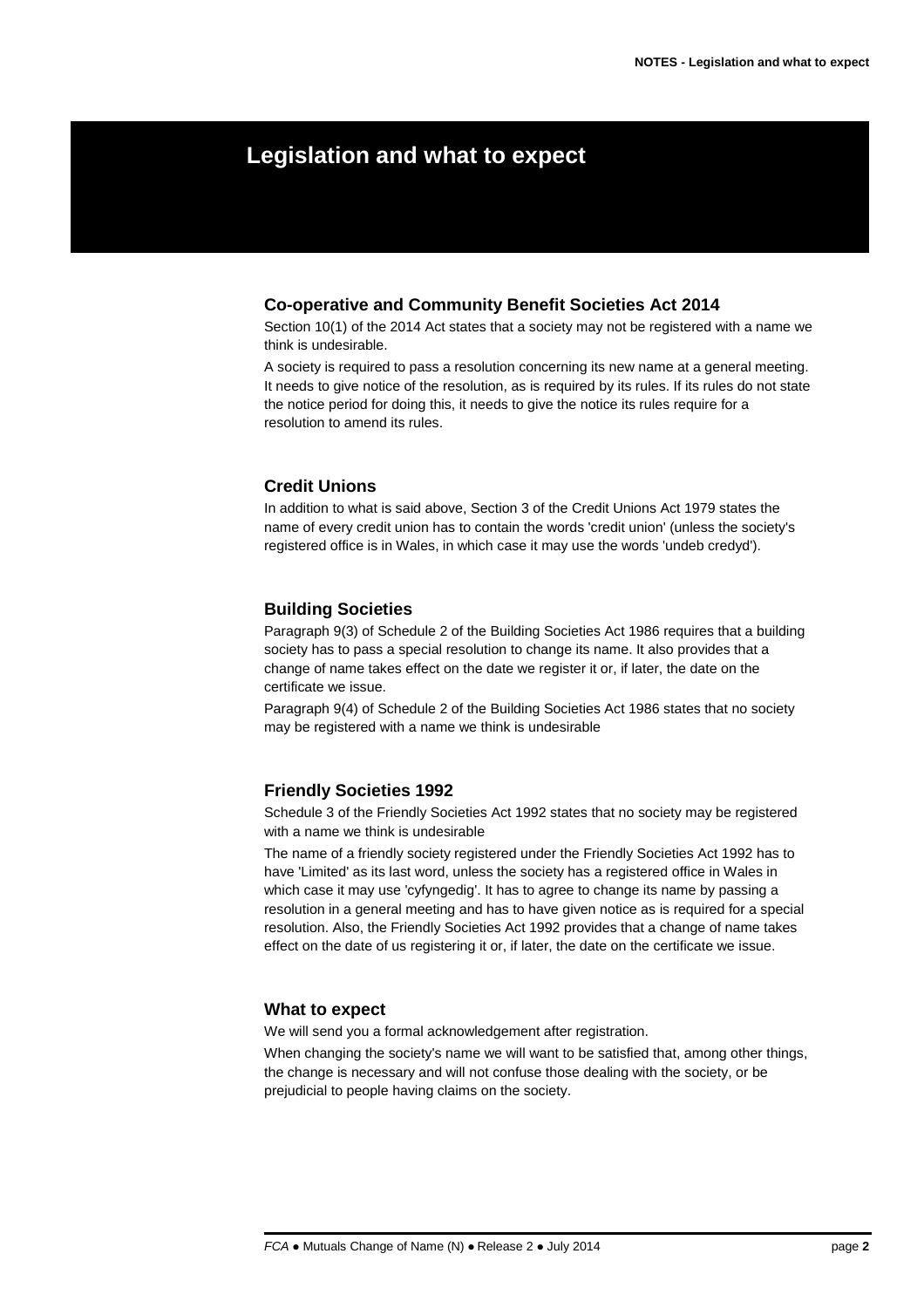# **Details of change of name**

This section will help you to complete the form.

## **Full current name of society or credit union (front page)**

You must give the full current registered name, please do not use abbreviations.

# **Society or credit union details**

## **1 Society or credit union details**

## **Register number**

The register number is the number the society was given when it was first registered. If you are not sure what this is please search on the Mutuals Register at [http://mutuals.fsa.gov.uk](http://mutuals.fsa.gov.uk/) using the name of your society.

# **Change of name details**

## **2 Proposed full name for the society or credit union**

You must state the full proposed name for the society. Please see below guidelines of words that you should or should not include in your society's proposed name.

#### **Reasons why we may refuse the proposed name**

There are some circumstances when we will refuse a name:

- Where it is the same, or too similar to another society's, existing company's or charity's name.
- Where it is the same as, or very similar to a name held previously within the last ten years – by a society, charity or company that is now defunct. But in certain circumstances, we may make an exception. For example, where the business or the locations, or both, are different, or the former organisation never traded. We may need more information.
- Where regional, national or international (including Europe wide) pre-eminence is implied or stated in the intended name, but no supporting evidence of the scale of the society's activities is given. You will need to show the society's business is substantial in relation to its activities or products and that it is eminent in its own field.
- Where royal, public authority or government patronage is implied but none exists. You will need to show us evidence – such as a letter of support or formal consent from the body or person concerned – of a genuine connection and permission to use the word or words.
- Where a name will be offensive.
- Where a name would constitute a criminal offence.
- Where a name is in another language and you have not given an explanation or meaning of the name.
- If you are a credit union but have not included 'credit union' in your name.

Appendices  $A - C$  list words that you need to justify or for which you must seek permission before you apply to use them.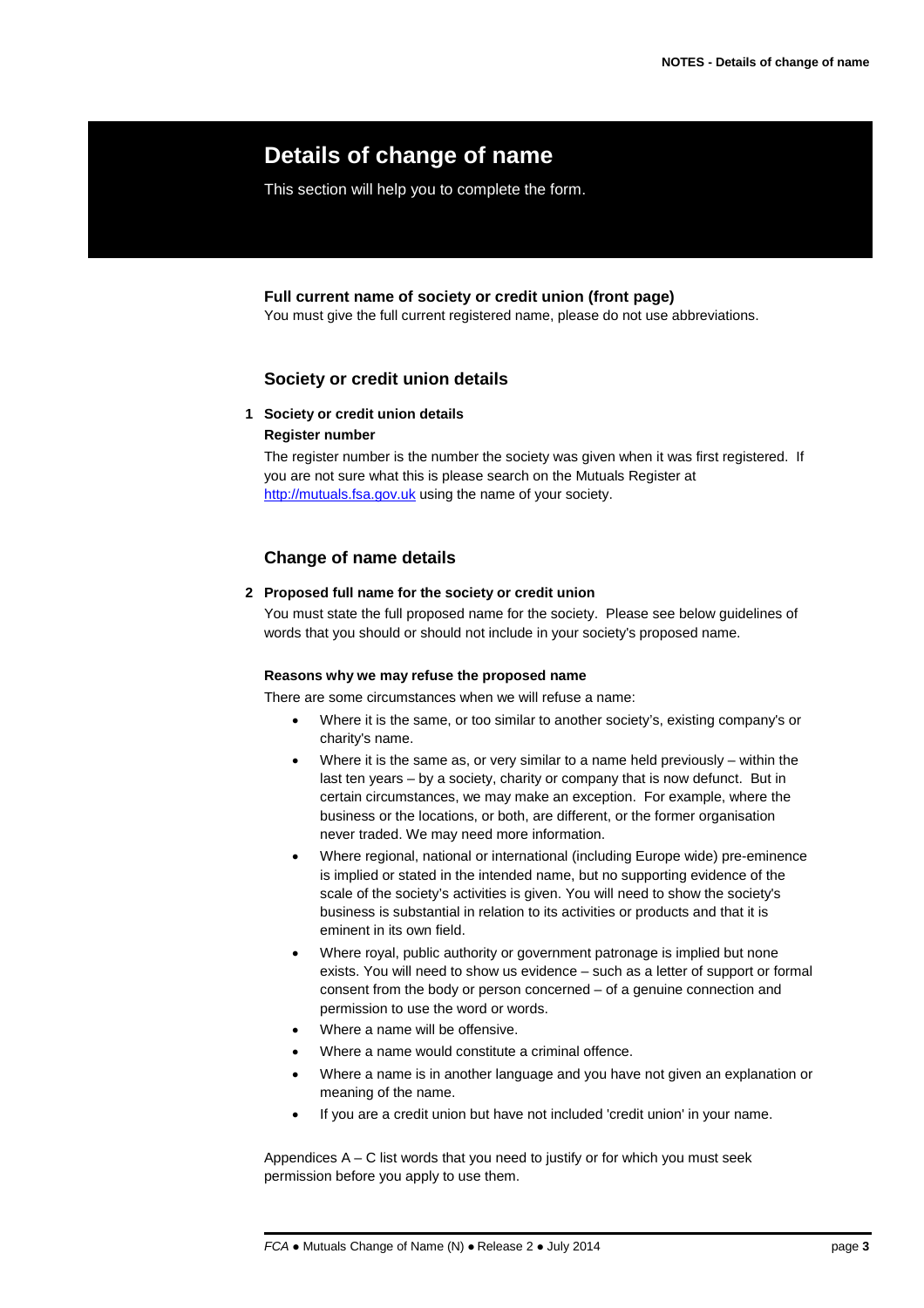#### **General requirements**

A society's name should reflect its character. It should generally include a reference to:

- the business in which it is engaged; and/or
- the members it permits;
- the people it serves (if it is set up to benefit people other than its own members); and/or
- the geographical area in which it operates.

**Applications to use geographical areas in names** should be accompanied by details showing that the society's main operations take place (or will take place) in the named area and that the society has a substantial business presence in the area. Such applications should also take into account the following general principles:

- no society or credit union can claim exclusive use of a geographical name;
- most geographical names will require at least some kind of 'moderating word' (unless the area stated is very small) – e.g. 'the London Co-operative Society' would be unsuitable whereas 'the London Dressmakers Co-operative Society' might be acceptable if suitable evidence accompanied the application;
- in relation to credit union names any intended geographical name should contain a moderator when the name proposed suggests an extent wider than the credit union's 'common bond' area.

**Including the name of another organisation in your society's name**. You will need to get a letter from that organisation giving its permission to use its name as part of your society's name. We would only expect you to include another organisation's name in a limited number of circumstances, for example, where the society:

- is (or will be) part of a family or group; or
- will be related in some way to an existing organisation.

You will also need to add something to your society's name to distinguish it from the other organisation in some way e.g. ABC Housing Association Limited and ABC (Peckham) Housing Association Limited.

**Using the word 'trust'**. You will need to provide the following (as appropriate) together with your application to justify the intended use of 'trust' in the society's name:

- confirmation in writing that the society's rules are, in your view, wholly charitable;
- confirmation, also in writing, that the society's rules do not provide for payment of any dividend on its shares, and if there is provision within the rules for the payment of any interest on its shares, that the rules provide that the extent of any such interest payment has to be very limited;
- any society claiming a link to an existing trust should provide a letter of confirmation from that trust to confirm that it considers it appropriate for the society to use the word 'trust' in their name.

We will then check that the society's rules do contain what you have confirmed.

**Using the word 'partnership'.** Any society necessarily involves what might loosely be called a "partnership" since it is a statutory requirement that a society has not less than two members, and not less than three if they are individuals. Necessarily the members will be co-operating together in some way to enable the society to operate. However as the word 'partnership' can be used to mean a relationship existing between legal entities you will need to clarify why you wish to use the word in the society's proposed name. If the intention is to denote a partnership between the society and say different parts of the local community, you will need to provide evidence as to the nature of that partnership and that the partnership will be an active one. The evidence provided should include who the members will be, their relationship with the society and exactly why the word 'partnership' is thought appropriate for the society's name. This will be required since the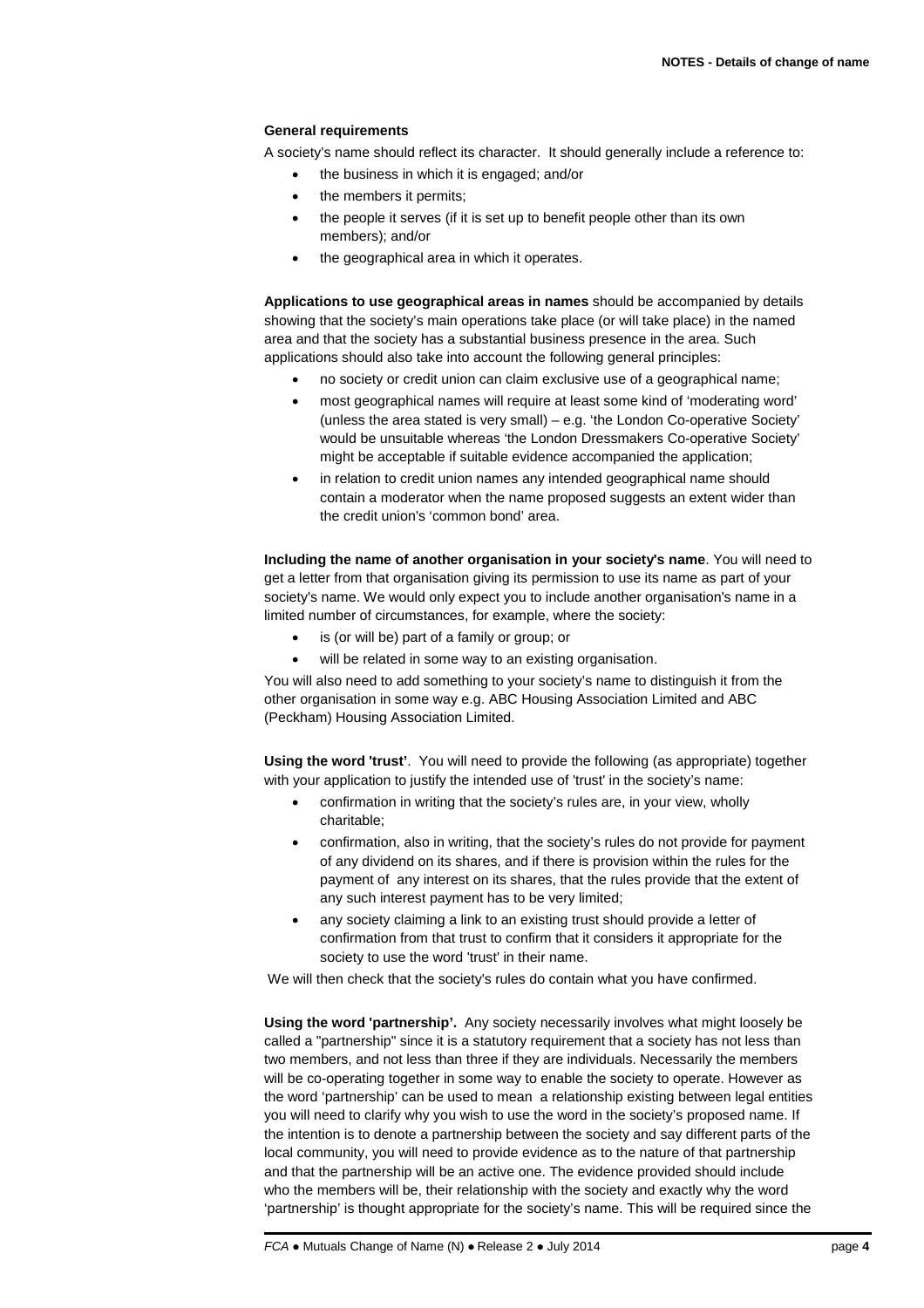use of 'partnership' in the society's name should not mislead those doing business with the society.

**Using the word 'institute'.** You will have to give evidence there is a need for such an institute and that existing bodies do not already cover the field. Regulations relating to the qualifications for membership will be at the highest academic level and recognised and approved by the appropriate authorities. The society should also give details of how the membership will be regulated. Applications should also include support from representative bodies within the field. You will also need to show support for the application from the appropriate government department.

**Using a person's name.** You will need to explain your society's connection with the person concerned and get a letter from the person giving permission for your society to use their name. If the person has died, you will need to get permission from the next of kin or executors. If the person died some years ago you will need to explain why using that person's name is appropriate to your society.

**Using the words 'group'**. Using this word implies several organisations under the same legal entity. You should give evidence of an active relationship with other organisations and say what the relationship is. If you are registering a new society, we will require confirmation that the other proposed members of the group already exist and have agreed to the group structure.

**Using languages other than English.** The Welsh Language Act 1993 allows you to register a society's name in Welsh if its registered office is (or is intended to be) in Wales. If you wish to use words from any other language you must give us a translation of those words. Please note it will not be possible to register your society in two different languages even if the meaning is the same. For example, a Welsh spelling (if you trade in Wales) and an English spelling (if you trade in England).

**Not using 'Limited' in the name.** For a registered society we may give permission for a society to drop the word `Limited' from its name (or, for a new society, to be registered without including `Limited') if we are satisfied the society's objects are wholly charitable or benevolent. If we later find out the objects of the society are no longer wholly charitable or benevolent, we may order the society to reinstate `Limited' as the last word in its name.

For a list of the evidence you will need to submit with your application please ask us for our Note on omitting the word 'Limited'.

#### **How to choose your name**

- Before you apply, you should check that the name you have chosen is not the same as or too similar to, another society, charity or company name.
- You can check Companies House's websit[e www.companieshouse.gov.uk](http://www.companieshouse.gov.uk/) for the names of current/ dissolved names; previous names and proposed names.
- You can check the Charity Commission's website <http://www.charitycommission.gov.uk/>
- You can check the Mutuals Register a[t http://mutuals.fsa.gov.uk](http://mutuals.fsa.gov.uk/)

Please note that we do not operate a 'proposed society' register.

We cannot reserve names, or guarantee the name you want will be available when you apply.

If we receive applications we will check only the name on the application form. We cannot check names before you make an application to us.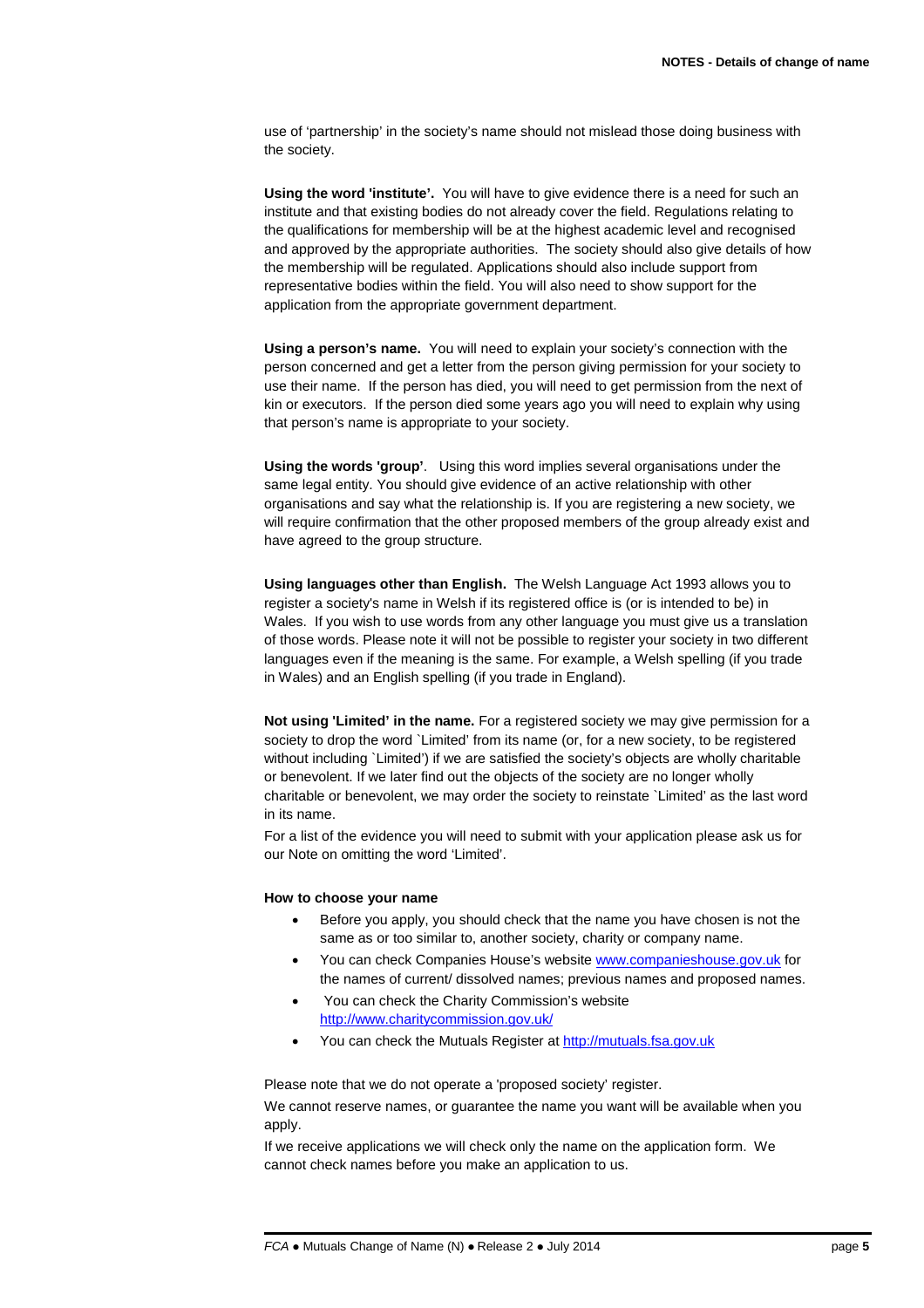#### **3 Type of society**

#### **Registered society**

A registered society is an organisation conducting an industry, business or trade as a cooperative or community benefit society, and is registered under the Co-operative and Community Benefit Societies Act 2014.

#### **Building society**

The society is a building society if the 'register number' ends in 'B', 'BS', or 'BNI'.

#### **Credit union**

Credit unions provide credit and savings facilities to their members and their membership is based upon all members having a 'common bond'. The society's register number will end in 'C' or 'CUS'.

#### **Friendly society**

If you are a society registered under the 1974 Act you must not use this form, you must use a rule change form.

- **4 Date of general meeting where the resolution was passed (dd/mm/yyyy)** No extra guidance
- **5 Date the change of name was agreed by a special resolution (dd/mm/yyyy)** No extra guidance
- **6 Date of meeting where the change of name was agreed (and where notice of the change was given, as is needed for a special resolution. (dd/mm/yyyy)** No extra guidance
- **7 Do you wish the name change to take effect from the date of the society's registration?**

You only need to answer this question if you are applying on behalf of a building society or are registered under the Friendly Societies Act 1992.

- **8 Explain why the society is proposing to change its name** No extra guidance
- **9 Have you written to anyone asking for permission in connection with the proposed name?**

If you want to use any of the words in Appendix B and C in your society's name you must write first to the relevant body or regulatory authority for their permission to use the word. When you apply to us for approval to use one of these words in your society's name, you must enclose a copy of the reply you have received.

## **Signature**

**10 The Secretary of the society or credit union must sign and date below** We require all signatures to be original signatures.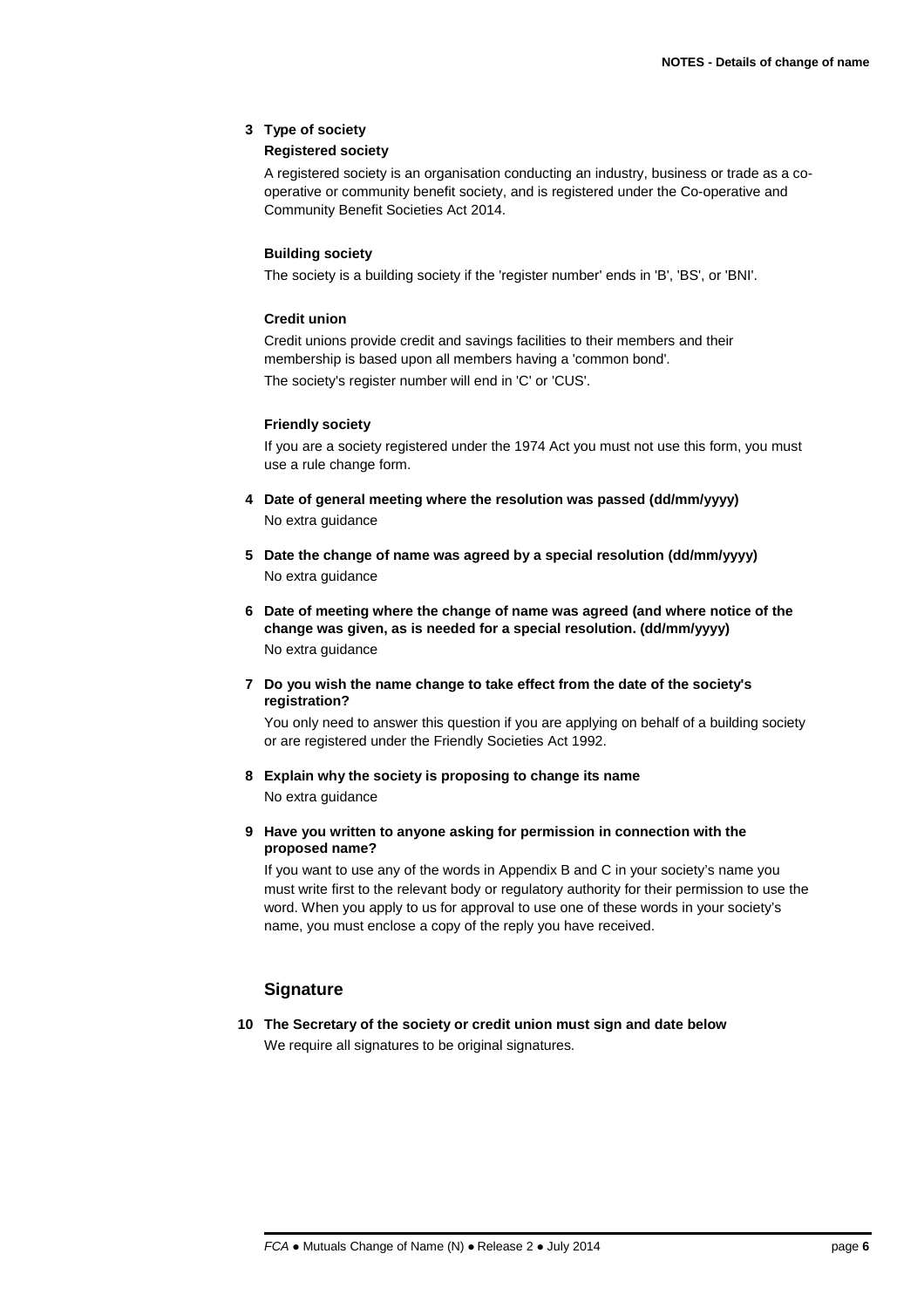## **Appendix A**

#### **Sensitive words**

You will need permission from the FCA to use any of the following words or expressions (or their plural or possessive forms) in your chosen society name.

#### **(a) Words which imply national or international pre-eminence:**

| <b>British</b>       | International | Scottish       |
|----------------------|---------------|----------------|
| England              | Ireland       | United Kingdom |
| English              | Irish         | Wales          |
| European             | National      | Welsh          |
| <b>Great Britain</b> | Scotland      |                |

#### **(b) Words which imply business pre-eminence or representative or authoritative status:**

| Authority  | Council      | Partnership |
|------------|--------------|-------------|
| Institute  | Institution  |             |
| Federation | <b>Board</b> |             |

#### **(c) Words which imply specific objects or functions:**

| Assurance                            | Financial or Investment Trust  | Reassurance        |
|--------------------------------------|--------------------------------|--------------------|
| Assurer                              | Foundation                     | Re-assurer         |
| Benevolent                           | <b>Friendly Society</b>        | Register           |
| Charitable Trust                     | Fund                           | Registered         |
| Charity                              | Group                          | Re-insurance       |
| Charter                              | Holding(s)                     | Re-insurer         |
| Chartered                            | Insurance                      | Sheffield*         |
| Chemist                              | <b>Insurer</b>                 | Stock Exchange     |
| Chemistry                            | Patent                         | <b>Trade Union</b> |
| Co-operative                         | Patentee                       | Trust              |
| <b>Educational or Artistic Trust</b> | <b>Pensions or Staff Trust</b> | <b>Unit Trust</b>  |
| <b>Family Trust</b>                  | Post Office                    |                    |

\* If you wish to use a name that includes the word 'Sheffield', we will need to establish precise details of the society's location as well as its business activities. We will also need to consult the Company of Cutlers in Hallamshire.

The above is not an exhaustive list of 'sensitive words' as other words could be deemed such dependent on the objects and purposes that a society is already pursuing or intends to pursue (or indeed not pursue). Sensitivity as to the use of a word in a name can also change with the passage of time and as any relevant events unfold.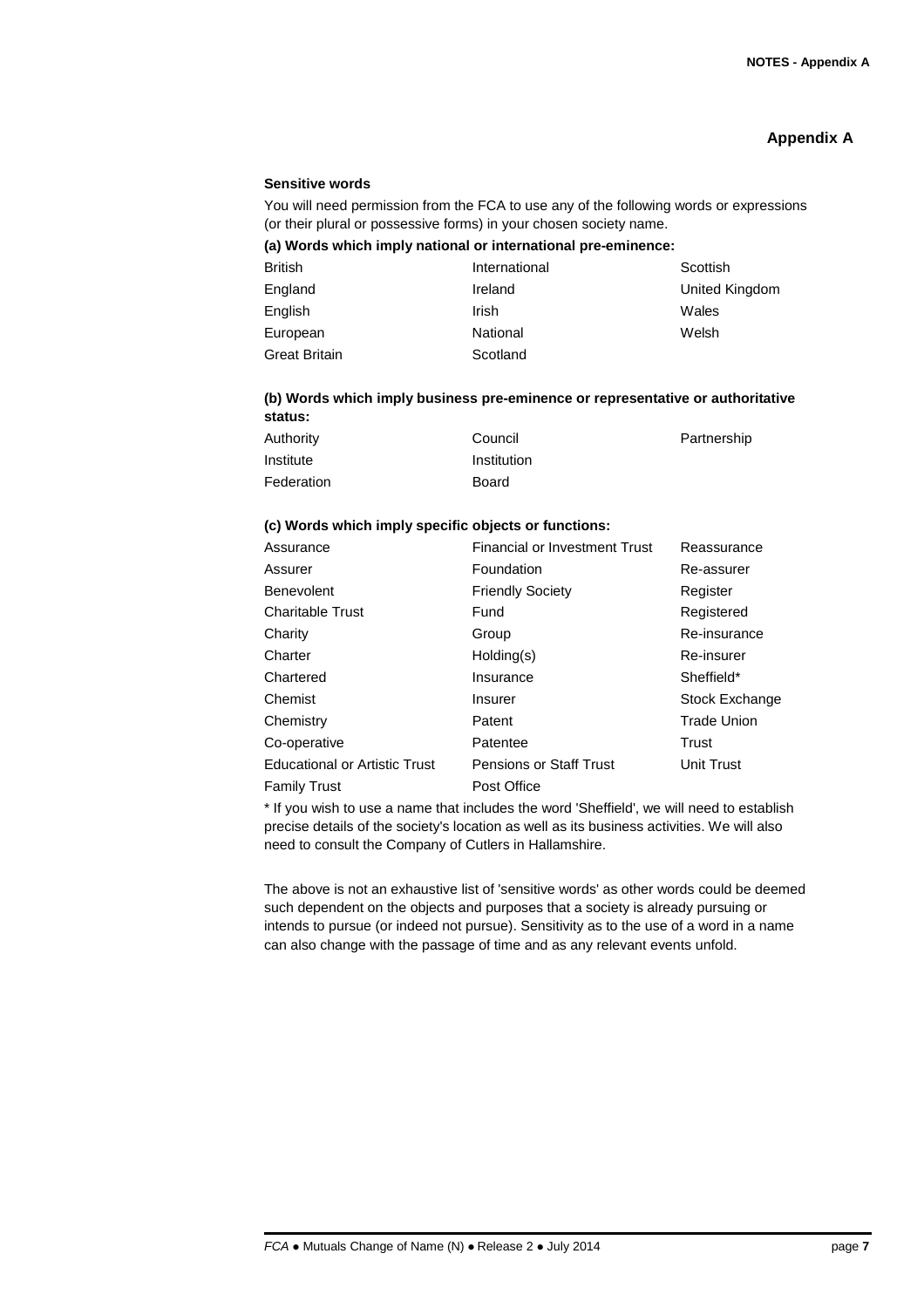## **Appendix B**

#### **Words for which permission must be sought**

If you want to use any of the following words in your society's name you must write first to the relevant body for their permission to use the word. When you apply to the FCA for approval to use one of these words in your society's name you must enclose a copy of the reply you have received.

| .<br><b>Word or expression</b>                                              | <b>Relevant Body (for</b><br>societies whose<br>registered office is<br>in England and<br>Wales)                                                                                | <b>Relevant Body (for</b><br>societies whose<br>registered office is<br>in Scotland)                                                            |
|-----------------------------------------------------------------------------|---------------------------------------------------------------------------------------------------------------------------------------------------------------------------------|-------------------------------------------------------------------------------------------------------------------------------------------------|
| Apothecary                                                                  | The Worshipful<br>Society of<br>Apothecaries of<br>London<br>Apothecaries Hall<br><b>Blackfriars Lane</b><br>LONDON EC4V 6EJ                                                    | The Royal<br>Pharmaceutical<br>Society of Great<br><b>Britain</b><br>Law Department<br>1 Lambeth High<br><b>Street</b><br><b>LONDON SE1 7JN</b> |
| Charity, Charitable                                                         | <b>Head of Status</b><br><b>Charity Commission</b><br>Woodfield House<br>Tangier<br>Taunton<br>TA14BL                                                                           | Office of the Scottish<br><b>Charity Regulator</b><br>(OSCR)<br>2nd Floor<br><b>Quadrant House</b><br>9 Riverside Drive<br>Dundee<br>DD14NY     |
| <b>Contact Lens</b>                                                         | The Registrar<br><b>General Optical</b><br>Council<br>41 Harley Street<br>LONDON W1N 2DJ                                                                                        | As for England and<br>Wales                                                                                                                     |
| Dental, Dentistry                                                           | The Registrar<br><b>General Dental</b><br>Council<br>37 Wimpole Street<br>LONDON W1M 8DQ                                                                                        | As for England and<br>Wales                                                                                                                     |
| District Nurse, Health<br>Visitor, Midwife,<br>Midwifery, Nurse,<br>Nursing | The Registrar and<br><b>Chief Executive</b><br>United Kingdom<br><b>Central Council for</b><br>Nursing, Midwifery<br>and Health Visiting<br>23 Portland Place<br>LONDON W1N 3AF | As for England and<br>Wales                                                                                                                     |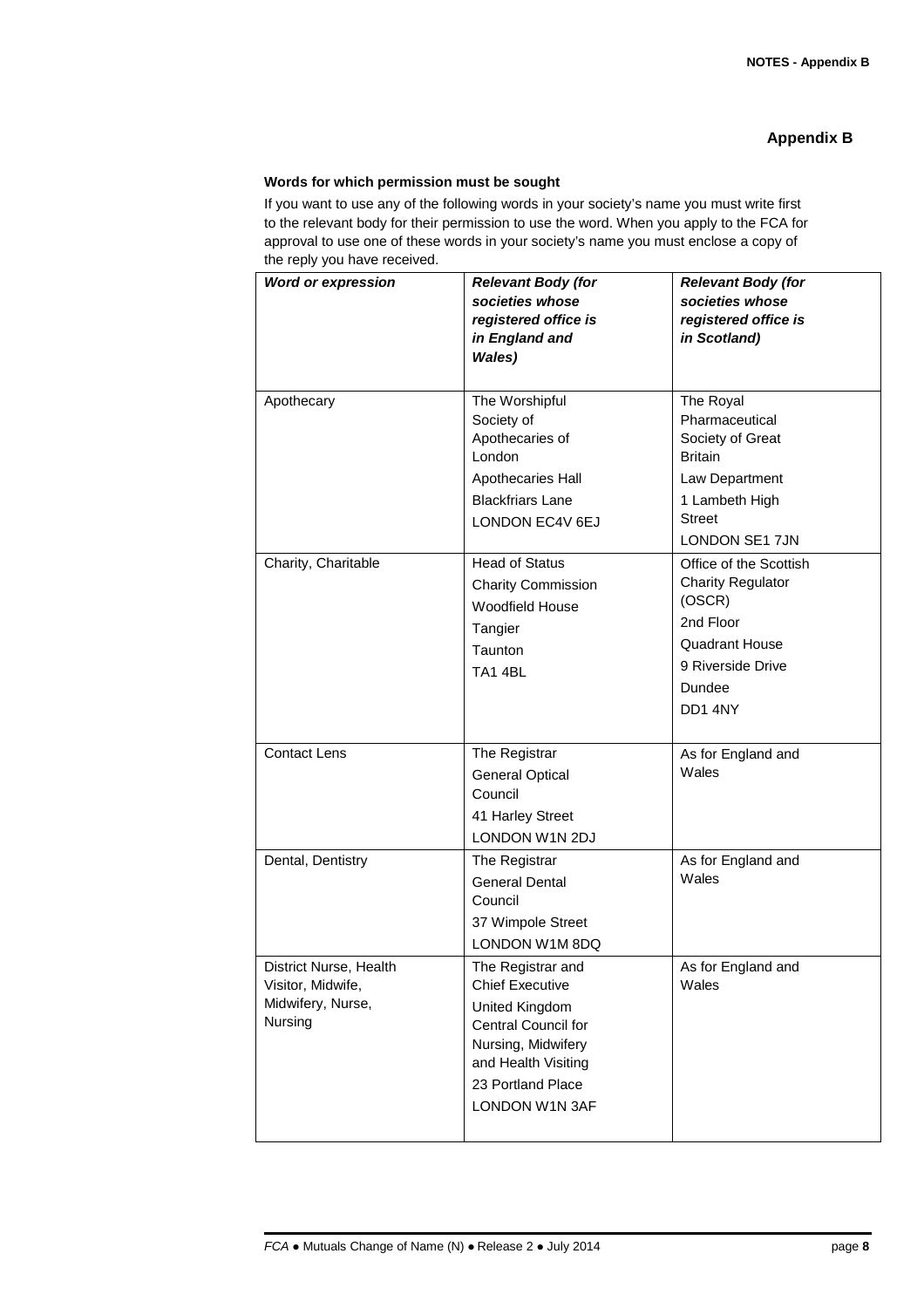| <b>Health Centre</b>                                                                                   | Office of the Solicitor<br>Department of Health<br>and Social Security<br>48 Carey Street<br><b>LONDON WC2A 2LS</b>                                                                                  | As for England and<br>Wales                                                                                                         |
|--------------------------------------------------------------------------------------------------------|------------------------------------------------------------------------------------------------------------------------------------------------------------------------------------------------------|-------------------------------------------------------------------------------------------------------------------------------------|
| <b>Health Service</b>                                                                                  | Penny Turner<br>Head of Branding<br>Department of Health<br>Room 230B<br><b>Skipton House</b><br>80 London Road<br>London SE1 6LH                                                                    | As for England and<br>Wales                                                                                                         |
| National Health<br>Service (NHS)                                                                       | <b>Mike Pattrick</b><br>Office of the Solicitor<br>Department of Health<br>Room 518, New Court 48<br><b>Carey Street</b><br>London<br>WC2A 2LS                                                       | As for England,<br>Wales and Scotland                                                                                               |
| Police                                                                                                 | Pauline Laybourne<br><b>Briefing and Honours</b><br>Team<br><b>CRCSG Change and</b><br><b>Support Unit</b><br>3 <sup>rd</sup> Floor A, Fry<br><b>Building</b><br>2 Marsham Street<br>London SW1P 4DF | The Scottish<br>Ministers Police<br><b>Division</b><br><b>St Andrews House</b><br><b>Regent Road</b><br><b>EDINBURGH EH1</b><br>3DG |
| Polytechnic                                                                                            | Department for<br>Education and<br>Science<br>FH <sub>1</sub> B<br>Sanctuary Buildings<br><b>Great Smith Street</b><br>LONDON SW1P 3BT                                                               | As for England and<br>Wales                                                                                                         |
| Pregnancy,<br>Termination, Abortion                                                                    | Department of Health<br><b>Area 423</b><br><b>Wellington House</b><br>133-135 Waterloo<br>Road<br>LONDON SE1 8UG                                                                                     | As for England and<br>Wales                                                                                                         |
| Royal, Royale,<br>Royalty, King,<br>Queen, Prince,<br>Princess, Windsor,<br>Duke, His / Her<br>Majesty | Linda Henshaw<br>Ministry of Justice<br>Constitutional<br>Settlement Division<br>$6th$ Floor - Point 6B<br>Selborne House<br>54 Victoria Street<br>London<br>SW1E 6QW                                | Douglas Boyd<br>Protocol Unit<br><b>St Andrew's House</b><br><b>Regent Road</b><br>Edinburgh<br>EH1 3DG                             |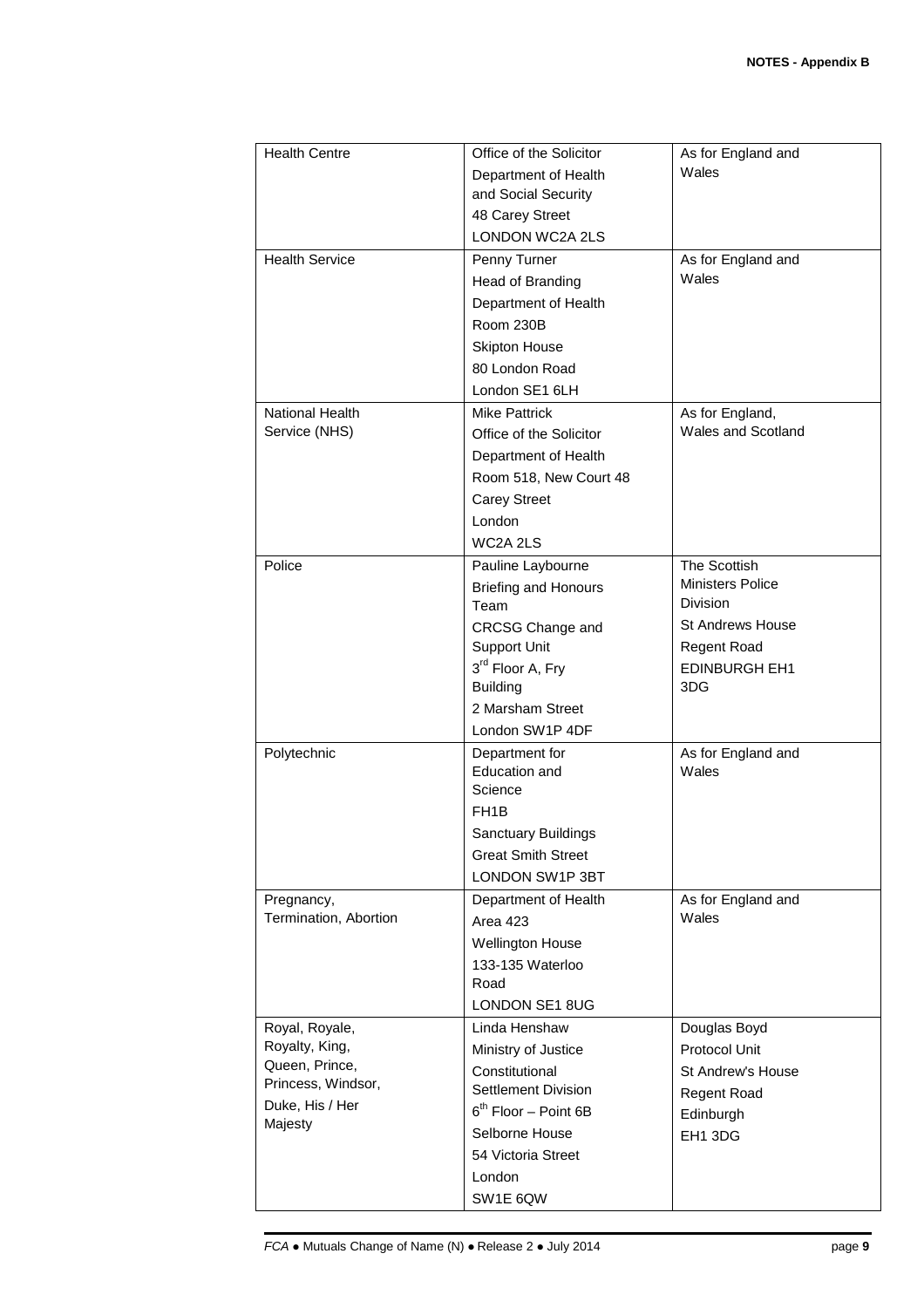|                | (if based in England)                                                                                            |                             |
|----------------|------------------------------------------------------------------------------------------------------------------|-----------------------------|
|                | The National<br>Assembly for Wales<br>Crown Buildings<br>Cathays Park<br>CARDIFF CF10 3NQ<br>(if based in Wales) |                             |
| Special School | Clinton Roche<br>Department for<br><b>Education and Skills</b>                                                   | As for England and<br>Wales |
|                | Caxton House<br>6-12 Tothill Street                                                                              |                             |
|                | London<br>SW1H 9NA<br>Tel - 0870 0012345                                                                         |                             |
| University     | Privy Council Office<br>2 Carlton Gardens<br>London SW1Y 5AA                                                     | As for England and<br>Wales |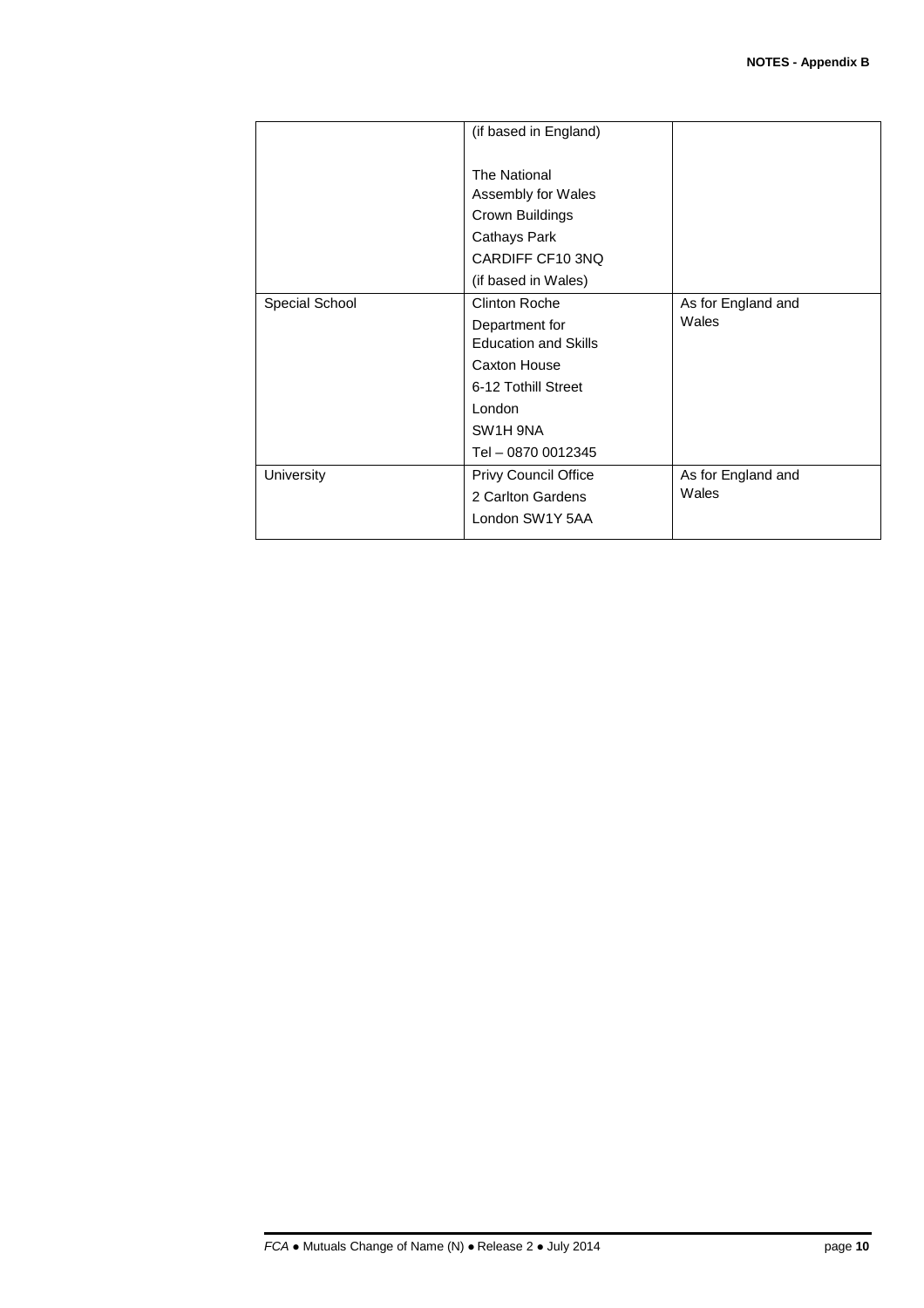## **Appendix C**

### **Words governed by legislation**

Certain words and expressions are governed by other legislation and using them in names without permission may constitute a criminal offence. These are listed below. If you want to use any of these words or expressions in your society's name, you must get permission from the relevant regulatory authority. You will then need to provide proof of that permission when you apply to the FCA to use them in your society's name. The FCA reserves the right to seek advice direct from the appropriate relevant regulatory authority.

| Word or expression                                                                                                                                                                                                                                                                                                                                                                  | <b>Relevant legislation</b>                                                       | <b>Relevant Body</b>                                                                                                                                       |
|-------------------------------------------------------------------------------------------------------------------------------------------------------------------------------------------------------------------------------------------------------------------------------------------------------------------------------------------------------------------------------------|-----------------------------------------------------------------------------------|------------------------------------------------------------------------------------------------------------------------------------------------------------|
| Anzac                                                                                                                                                                                                                                                                                                                                                                               | Section 1 Anzac Act 1916                                                          | Seek advice of Companies<br>House                                                                                                                          |
|                                                                                                                                                                                                                                                                                                                                                                                     |                                                                                   |                                                                                                                                                            |
| Architect                                                                                                                                                                                                                                                                                                                                                                           | Section 20,<br>Architects<br>Registration Act 1997                                | Architects<br><b>Registration Board</b><br>73 Hallam Street<br>LONDON W1N 6EE                                                                              |
| Bank, Banker,<br>Banking, Deposit                                                                                                                                                                                                                                                                                                                                                   | Banking Act 1987                                                                  | Authorisation<br><b>Sensitive Business</b><br>Name<br><b>Financial Conduct</b><br>Authority<br>25 The North<br>Colonnade<br>Canary Wharf<br>London E14 5HS |
| <b>Building Society</b>                                                                                                                                                                                                                                                                                                                                                             | <b>Building Societies Act</b><br>1986                                             | Authorisation<br><b>Sensitive Business</b><br>Names<br><b>Financial Conduct</b><br>Authority<br>25 The North<br>Colonnade<br>London E14 5HS                |
| Chamber(s) of Business,<br>Chamber(s) of Commerce,<br>Chamber(s) of Commerce<br>and Industry,<br>Chamber(s) of Commerce,<br>Training and Enterprise,<br>Chamber(s) of Enterprise,<br>Chamber(s) of Industry,<br>Chamber(s) of Trade,<br>Chamber(s) of Trade and<br>Industry,<br>Chamber(s) of Training,<br>Chamber(s) of Training and<br>Enterprise<br>or the Welsh translations of | Company and<br><b>Business Names</b><br>(Chamber of<br>Commerce etc). Act<br>1999 | Guidance is available<br>from Companies<br>House                                                                                                           |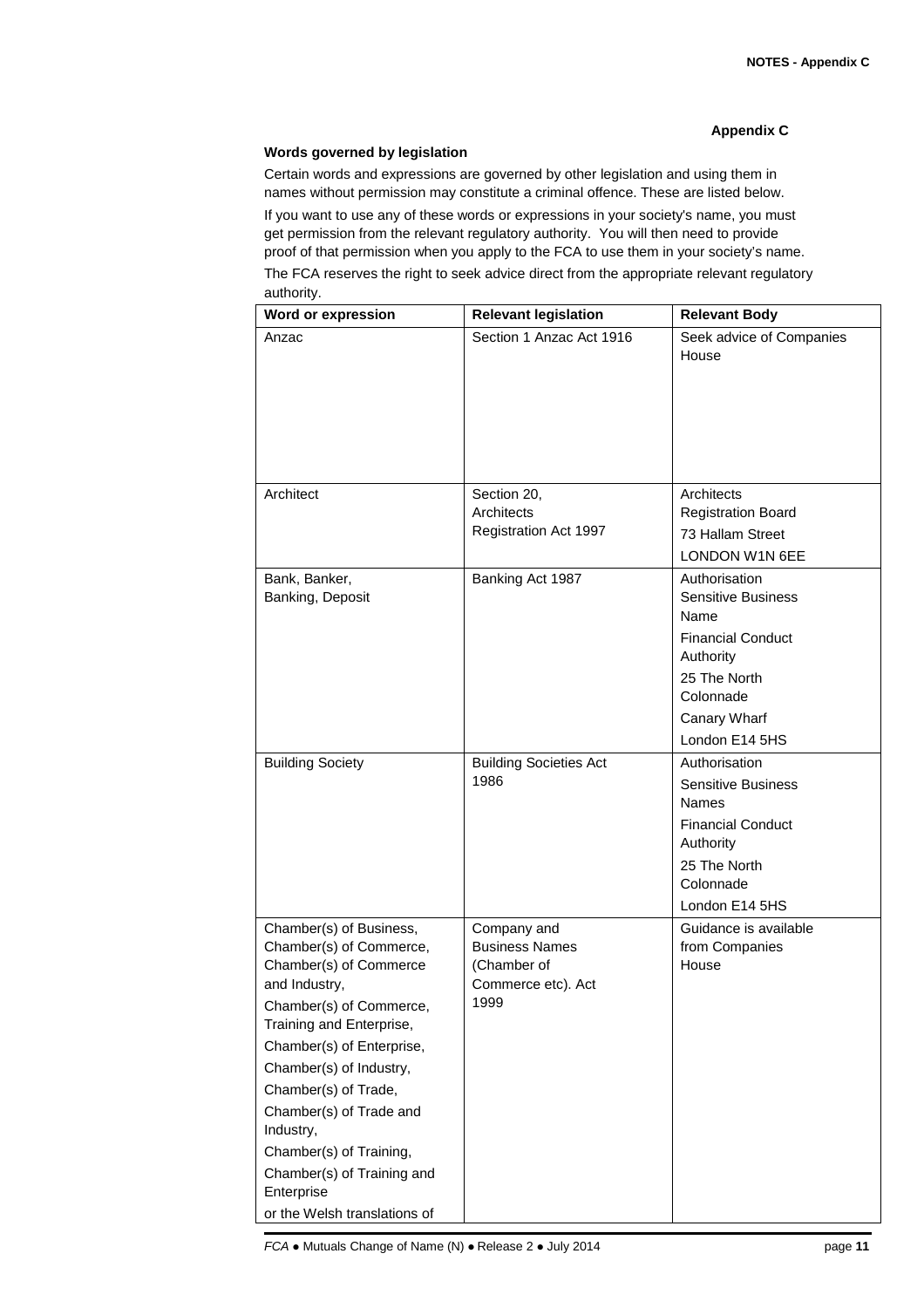| these words                          |                                                |                             |
|--------------------------------------|------------------------------------------------|-----------------------------|
| Chiropractor                         | Chiropractors Act                              | The Chief Executive         |
|                                      | 1994                                           | General Chiropractic        |
|                                      |                                                | Council                     |
|                                      |                                                | 44 Wicklow Street           |
|                                      |                                                | London                      |
|                                      |                                                | WC <sub>1X</sub> 9HL        |
| Dentist, Dental                      | Dental Act 1984                                | The Registrar               |
| Surgeon, Dental                      |                                                | <b>General Dental</b>       |
| Practitioner                         |                                                | Council                     |
|                                      |                                                | 37 Wimpole Street           |
|                                      |                                                | LONDON W1M 8DQ              |
| Drug, Druggist,                      | Section 78,                                    | The Director of Legal       |
| Pharmaceutical,                      | Medicines Act 1968                             | Services                    |
| Pharmacist,                          |                                                | The Royal Pharmaceutical    |
| Pharmacy,                            |                                                | Society of Great Britain    |
| Pharmaceutist                        |                                                | 1 Lambeth High              |
|                                      |                                                | <b>Street</b>               |
|                                      |                                                | LONDON SE1 7JN              |
|                                      |                                                | (for England and            |
|                                      |                                                | Wales)                      |
|                                      |                                                |                             |
|                                      |                                                | The Pharmaceutical          |
|                                      |                                                | Society                     |
|                                      |                                                | 36 York Place               |
|                                      |                                                | <b>EDINBURGH EH1</b>        |
|                                      |                                                | 3HU (for Scotland)          |
| Institute of                         | <b>University College</b>                      | <b>University College</b>   |
| Laryngology                          | London Act 1988                                | London                      |
| Institute of Otology                 |                                                | <b>Gower Street</b>         |
| Institute of Urology                 |                                                | <b>LONDON WC1E 6BT</b>      |
| Institute of                         |                                                |                             |
| Orthopaedics                         |                                                |                             |
| Insurance Broker,                    | Sections 2 & 3                                 | The Insurance               |
| Assurance Broker,                    | <b>Insurance Brokers</b>                       | <b>Brokers Registration</b> |
| Re-Insurance Broker,                 | (Registration) Act                             | Council                     |
| <b>Re-Assurance Broker</b>           | 1977                                           | 15 St Helen's Place         |
|                                      |                                                | LONDON EC3A 6DS             |
| Olympic, Olympiad,                   | Olympic Symbol etc.                            | The London                  |
| Olympian,                            | (Protection) Act 1995                          | Organising                  |
| Paralympic,                          | (as amended)*                                  | Committee of the            |
| Paralympiad,                         | Use of such words may                          | <b>Olympic Games</b>        |
| Paralympian (or                      | infringe the rights of the                     | Limited (LOCOG)             |
| plurals, or<br>translations of these | <b>British Olympic</b>                         | 23 <sup>rd</sup> Floor      |
| or words so similar to               | Association/British<br>Paralympic Association. | 1 Churchill Place           |
| these protected                      | *Also protects the Olympic                     | Canary Wharf                |
| words)                               | symbols of five interlocking                   | London E14 5LN              |
|                                      | rings; the Olympic motto                       |                             |
|                                      | "Citius Altius                                 |                             |
|                                      | Fortius"("Faster, Higher,                      |                             |
|                                      | Stronger"); the Paralympic                     |                             |
|                                      | symbol of three "agitos"; the                  |                             |
|                                      | Paralympic motto "Spirit in                    |                             |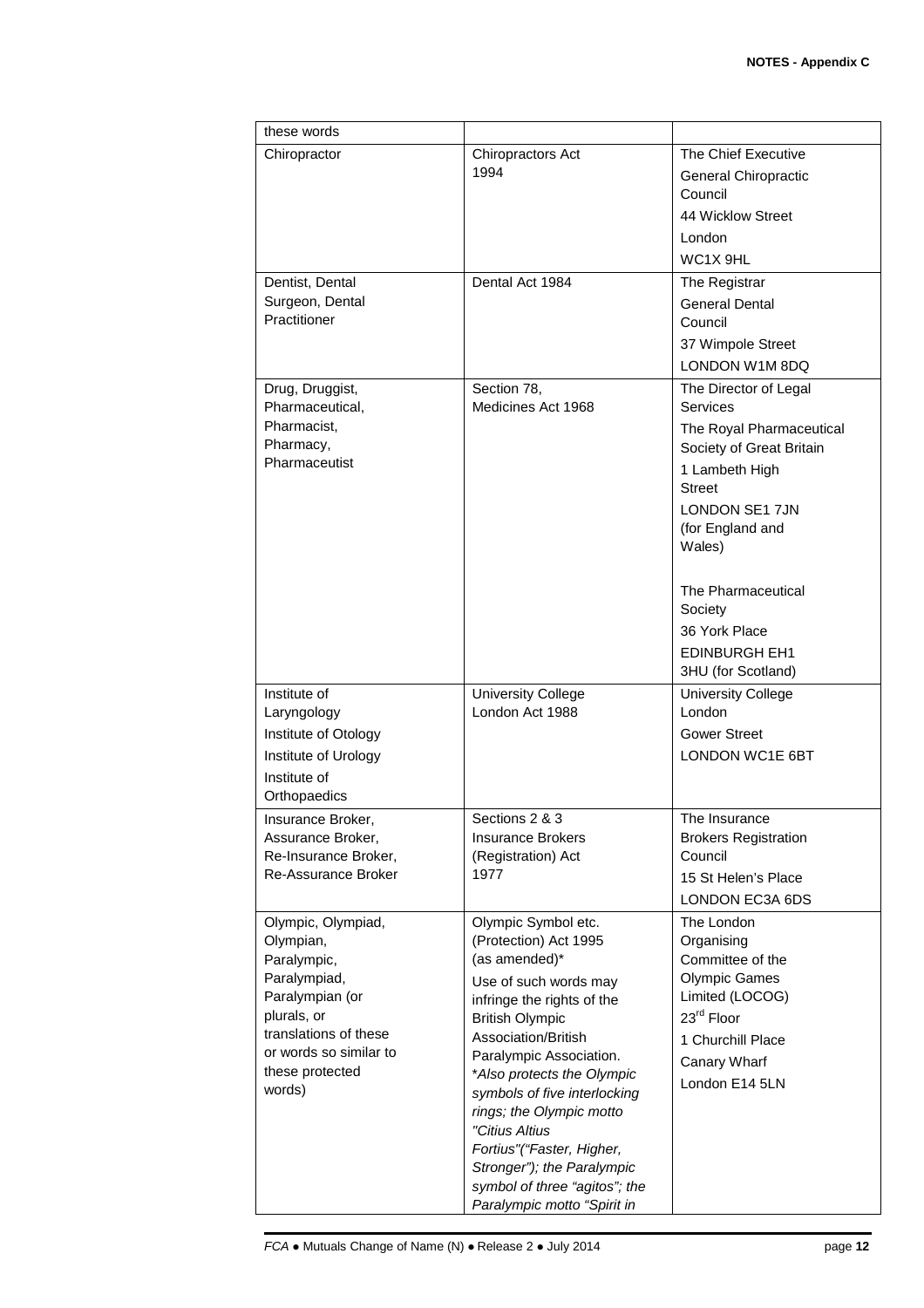| Optician, ophthalmic<br>optician, dispensing<br>optician, enrolled<br>optician, registered<br>optician, optometrist                                                                    | Motion"; and anything so<br>similar to them.<br>Following London's<br>successful bid to host the<br>2012 Olympic Games, the<br>London Olympic Games<br>and Paralympic Games Act<br>2006 has been introduced.<br>This provides further rights<br>for the protection of Olympic<br>words, symbols and marks<br>relating to the Games. In<br>addition to the protected<br>words outlined in this<br>booklet, the registration of a<br>company name which<br>includes specific words<br>implying association with<br>the London 2012 Games<br>may infringe the rights of<br>The London Organising<br>Committee of the Olympic<br>Games Limited (LOCOG)<br>under this Act. For further<br>information, please visit:<br>www.london2012.com/bran<br>dprotection<br>Opticians Act 1989 | The Registrar<br><b>General Optical</b><br>Council<br>41 Harley Street                                                       |
|----------------------------------------------------------------------------------------------------------------------------------------------------------------------------------------|---------------------------------------------------------------------------------------------------------------------------------------------------------------------------------------------------------------------------------------------------------------------------------------------------------------------------------------------------------------------------------------------------------------------------------------------------------------------------------------------------------------------------------------------------------------------------------------------------------------------------------------------------------------------------------------------------------------------------------------------------------------------------------|------------------------------------------------------------------------------------------------------------------------------|
| Patent Office, Patent<br>Agent                                                                                                                                                         | Copyright, Designs<br>and Patents Act 1988                                                                                                                                                                                                                                                                                                                                                                                                                                                                                                                                                                                                                                                                                                                                      | LONDON W1N 2DJ<br><b>IPCD</b><br>Room 3B38<br>Concept House<br>The Patent Office<br><b>Cardiff Road</b><br>Newport, NP10 8QQ |
| Red Cross, Geneva<br>Cross, Red Crescent,<br>Red Lion and Sun                                                                                                                          | Geneva Conventions<br>Act 1957                                                                                                                                                                                                                                                                                                                                                                                                                                                                                                                                                                                                                                                                                                                                                  | Seek advice of<br><b>Companies House</b>                                                                                     |
| Registered, State or<br>Registered:<br>Chiropodist,<br>Dietician, Medical<br>Laboratory,<br>Technician,<br>Occupational<br>Therapist, Orthoptist,<br>Physiotherapist,<br>Radiographer, | Professions<br>Supplementary to<br>Medicine Act 1960                                                                                                                                                                                                                                                                                                                                                                                                                                                                                                                                                                                                                                                                                                                            | Department of Health<br><b>HRD HRB</b><br>Room 2N35A<br><b>Quarry House</b><br>Quarry Hill<br>Leeds LS2 7JE                  |